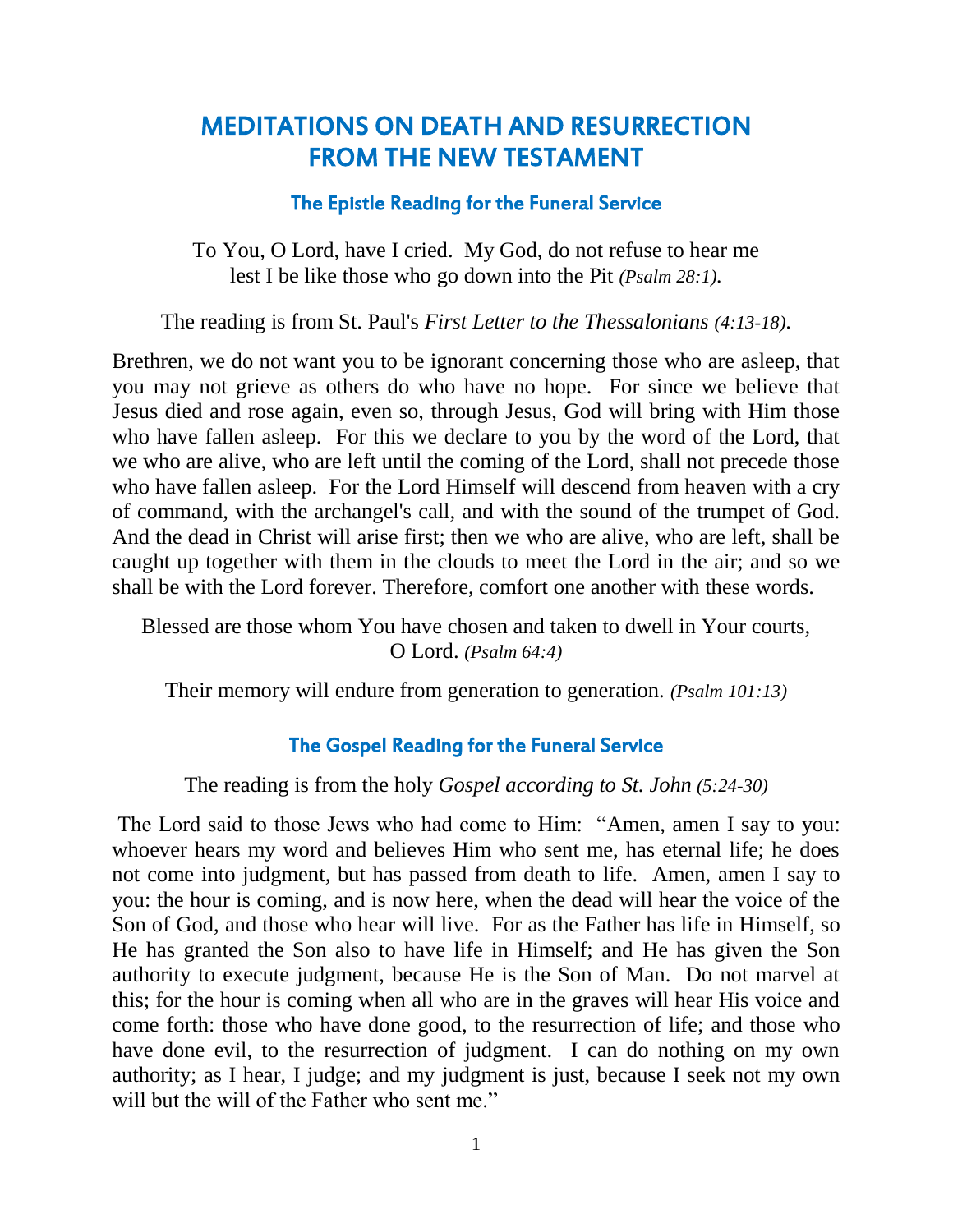## *St. Paul's Letter to the Romans*

Don't you know that all of us who were baptized into Christ Jesus were baptized into His death? We were therefore buried with Him through baptism into death in order that, just as Christ was raised from the dead through the glory of the Father, we too may live a new life. If we have been united with Him in a death like His, we will certainly also be united with Him in a resurrection like His.

Now if we have died with Christ, we believe that we will also live with Him. For we know that since Christ was raised from the dead, He cannot die again; death no longer has dominion over Him. The death He died, He died to sin, once for all; but the life He lives He lives to God. In the same way, count yourselves dead to sin but alive to God in Christ Jesus. Offer yourselves to God as those who have been brought from death to life.



*- Romans 6:3-5, 8-11, 13* 

Therefore, there is now no condemnation for those who are in Christ Jesus, because through Christ Jesus the law of the Spirit who gives life has set you free from the law of sin and death. If Christ is in you, then even though your body is subject to death because of sin, the Spirit gives life because of righteousness. And if the Spirit of Him who raised Jesus from the dead is living in you, He who raised Christ from the dead will also give life to your mortal bodies through His Spirit who lives in you. Indeed, I consider that our present sufferings are not worth comparing with the glory that will be revealed in us.

*- Romans 8:1-2, 10-11, 18* 

## *St. Paul's 1st Letter to the Corinthians*

For what I have received I passed on to you as of first importance: that Christ died for our sins according to the Scriptures, that He was buried, that He was raised on the third day according to the Scriptures and that He appeared to Cephas (Peter) and then to the Twelve. After that, He appeared to more than 500 of the brothers and sisters at the same time, most of whom are still living – although some have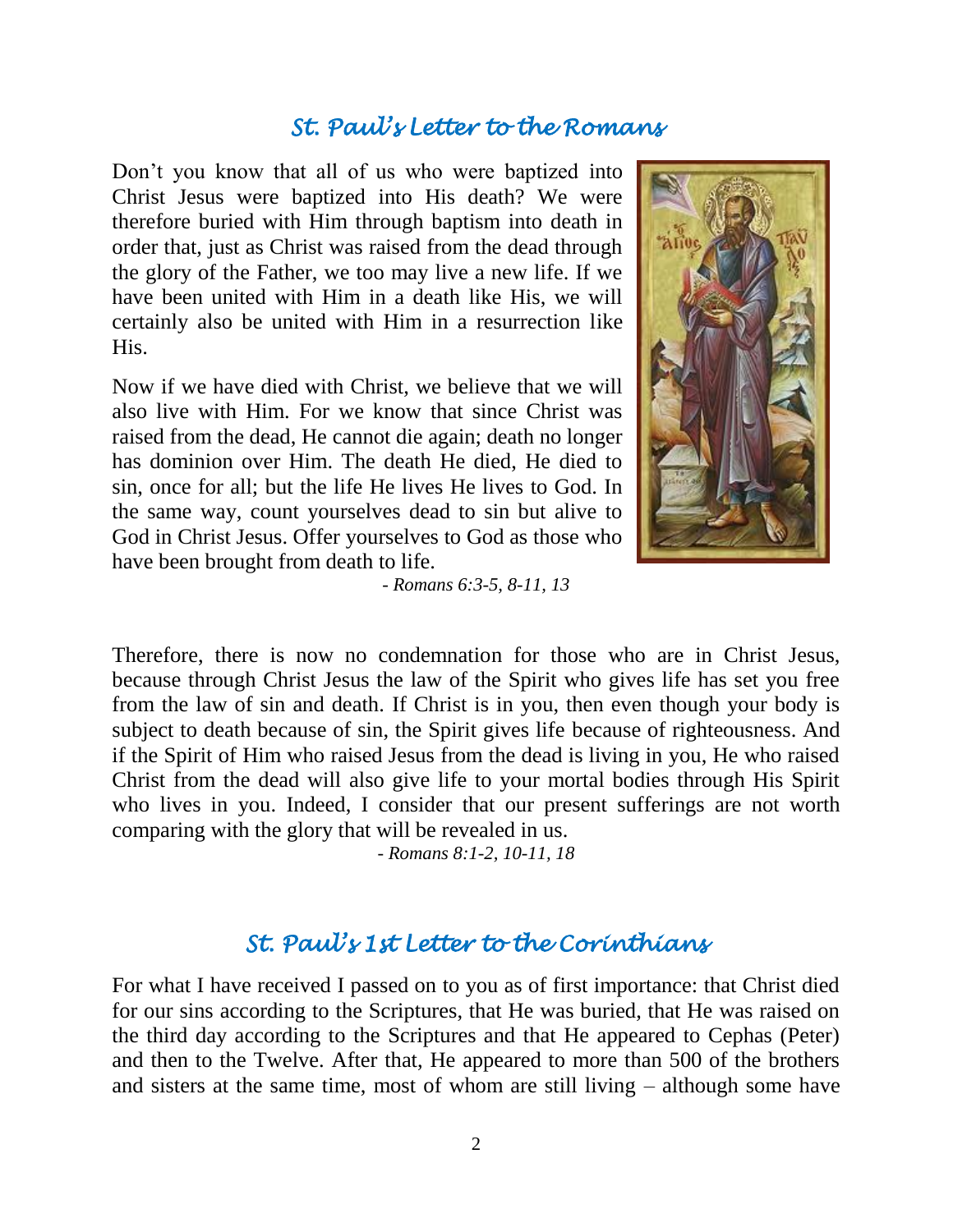fallen asleep. Then He appeared to James, then to all the apostles, and last of all  $-$  as to one untimely born – He appeared to me also. *- 1 Corinthians 15:3-8* 

Christ has indeed been raised from the dead, the first fruits of those who have fallen asleep: for since death came through a human being, the resurrection of the dead also comes through a human being. For just as in Adam all die, so in Christ all will be made alive. But in this order: Christ, the first fruits; then, when He comes, those who belong to Him. Then the End will come, when He hands over the kingdom to God



the Father after He has destroyed all dominion, authority and power. The last enemy to be destroyed is death. For "He has put everything under His feet" *(Psalm 8:6)*.

#### *- 1 Corinthians 15:20-27*

But someone will ask, "How are the dead raised? With what kind of body will they come?" How foolish! What you sow does not come to life unless it dies. When you sow, you do not plant the body that will be, but just a seed, perhaps of wheat or of some other grain. But God gives it a body as He has determined, and to each kind of seed He gives its own body. So it will be with the resurrection from the dead. The body that is sown (buried) is perishable but it is raised imperishable. It is sown in dishonor but is raised in glory. It is sown in weakness but is raised in power. It is sown as a physical (natural) body but is raised a spiritual body. *- 1 Corinthians 15:35-38, 42-44,* 

Listen and I will tell you a mystery: we will not all sleep, but we will be changed in a flash, in the twinkling of an eye, at the last trumpet. For the trumpet will sound and the dead will be raised imperishable and we will be changed. For this corruptible body must be clothed with incorruptibility and that which is mortal must be clothed with immortality. Then the saying that is written will come true: Death has been swallowed up in victory *(Isaiah 25:8)*! Where, O death, is your victory? Where, O death, is your sting *(Hosea 13:14)*? The sting of death is sin. But thanks be to God! He has given us victory through our Lord Jesus Christ! *- 1 Corinthians 15:51-57*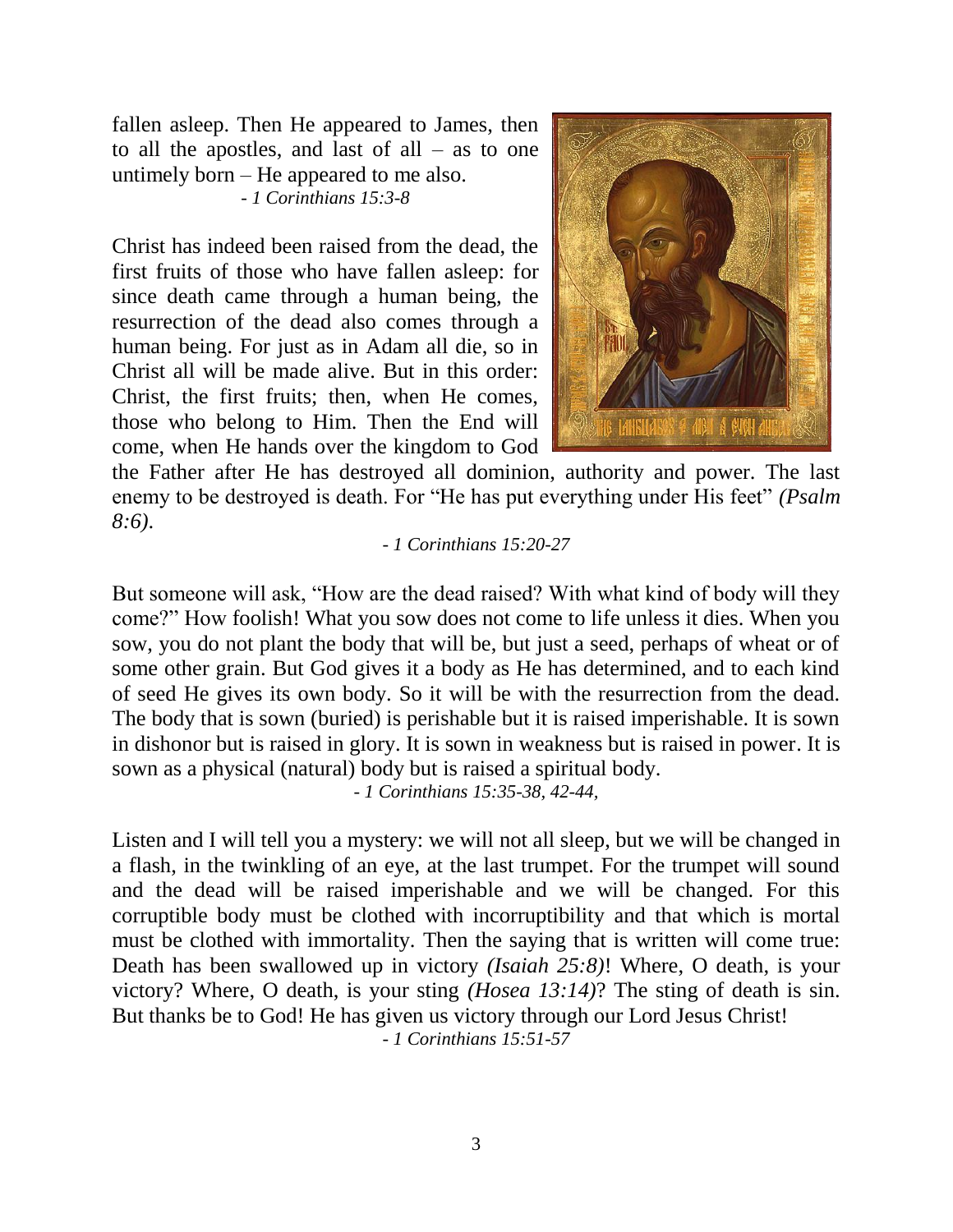## *St. Paul's 2nd Letter to the Corinthians*

We know that the One who raised the Lord Jesus from the dead will also raise us with Jesus and present us – with you – to Himself. Therefore, we do not lose heart, for our light and momentary troubles are achieving for us an eternal glory that far outweighs them all. For we know that if the earthly tent we live in is destroyed, we have a building from God, an eternal house in heaven, not built by human hands. Therefore we are always confident and know that as long as we are at home in the body we are away from the Lord. We are confident, I say, and would prefer to be away from the body and at home with the Lord. So we make it our goal to please Him whether we are at home in the body or away from it; for we must all appear before the judgment seat of Christ, that everyone may receive what is due them for the things done while in the body whether for good or for evil.

*- 2 Corinthians 4:14, 5:1,4,6-10*

# *St. Paul's Letter to the Philippians*

I eagerly expect and hope that I will in no way be ashamed, but will have sufficient courage so that now as always Christ will be exalted in my body whether by my life or my death. If I am to go on living in the body, that will mean fruitful labor for me. Yet, what shall I choose? I do not know! I am torn between the two: I desire to depart and be with Christ, which is better by far; but it is more necessary for you that I remain in the body. Convinced of this, I know that I will remain, and I will continue with all of you for your progress and joy in the faith, so that through my being with you again, your boasting in Christ Jesus will abound on account of me.

*- Philippians 1:20-26*



# *St. Peter's 1st Letter*

Praise be to the God and Father of our Lord Jesus Christ! In His great mercy, He has given us new birth into a living hope through the resurrection of Jesus Christ from the dead and an inheritance that can never perish, spoil or fade. This inheritance is kept in heaven for you, who through faith are shielded by God's power until the coming of the salvation that is ready to be revealed in the last time.

*- 1 Peter 1:3-5*